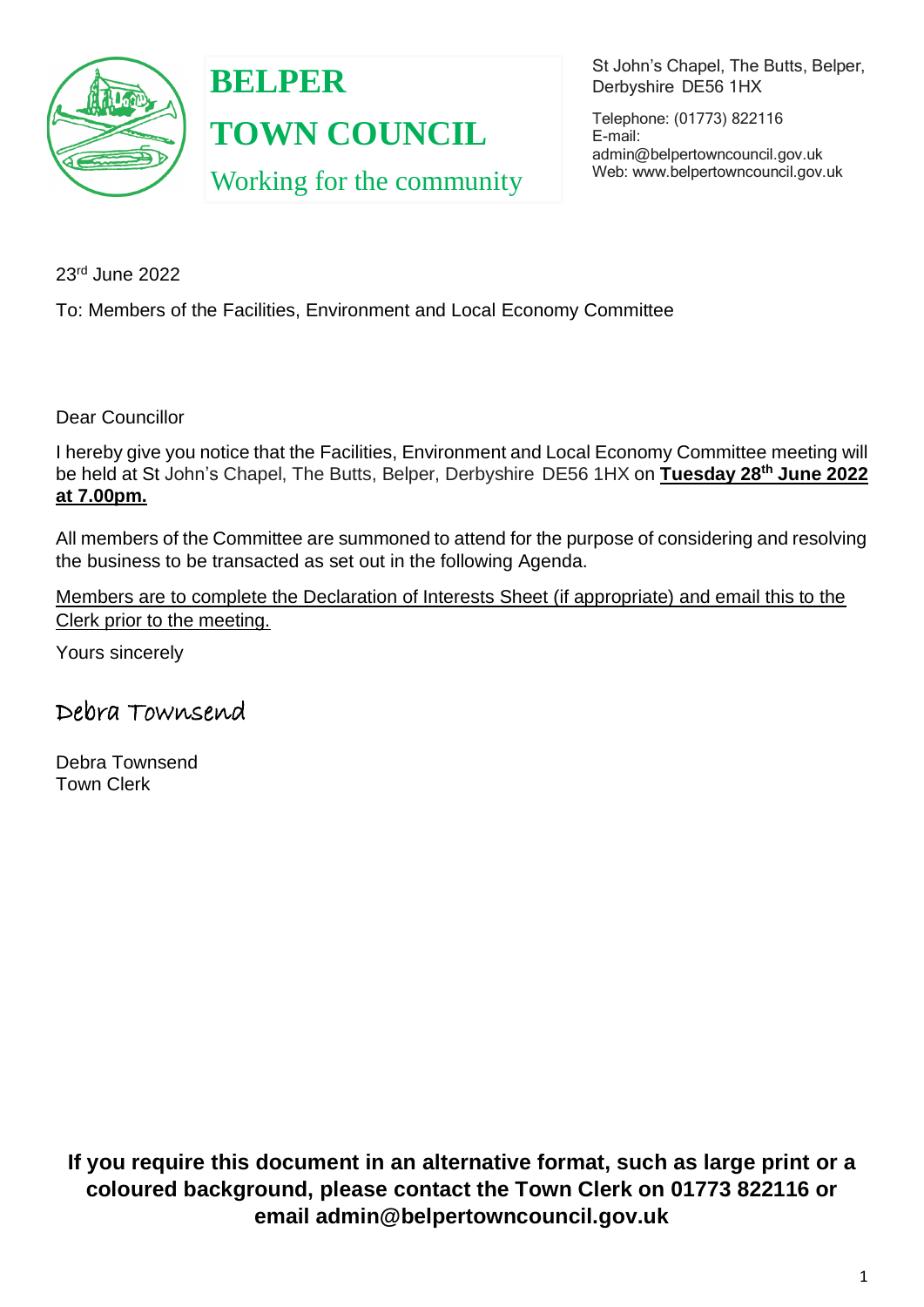# **AGENDA**

# **1. Appointment of Chair**

- **2. Appointment of Vice-Chair**
- **3. To receive apologies for absence**
- **4. Variation of Order of Business**

#### **5. Declaration of Members Interests and Requests for Dispensation**

Members are requested to declare the existence and nature of any disclosable pecuniary interest and/or other interest, not already on their register of interests, in any item on the agenda and withdraw from the meeting at the appropriate time, or to request a dispensation. Please note that appropriate forms should be completed prior to commencement of the meeting.

### **6. Recording and Filming of Council and Committee Meetings**

The right to record, film and to broadcast meetings of the council and committees is established following the Local Government Audit and Accountability Act 2014. This is in addition to the rights of the press and public to attend such meetings. Meetings or parts of the meetings from which the press and public are excluded may not be filmed or recorded. Members of the public are permitted to film or record meetings to which they are permitted access, in a non-disruptive manner.

### **7. Confidential Item**

To determine which items, if any, on the Agenda should be taken with the public excluded. If the Council decides to exclude the public it will be necessary to pass a resolution in the following terms:-"That in view of the confidential nature of the business about to be transacted, to consider a resolution to exclude the Press and Public from the meeting in accordance with the Public Bodies (Admission to Meetings) Act 1960, s1, in order to discuss the item."

# **8. Public Speaking**

- a. A maximum of three (3) minutes or at the Chairman's discretion will be made available for each member of the public to comment on any matter.
- b. If the Police Liaison Officer, a County Council or Borough Council Member is in attendance they will be given the opportunity to raise any relevant matter.

#### **9. To approve the Minutes of the meeting held on 26th April 2022 as a true and accurate record**

#### **10.To receive a verbal update on the following;**

- a. Electric Vehicle Charging Points Coppice Car Park
- b. Arrangements For Award Nominations Scheme
- c. Community Orchard
- d. Three-Cornered Rec
- e. CCTV Memorial Garden

#### **11. Shared Garden Scheme**

Further to Minute Number FAC/327, Councillor Monkman to provide an update further to her contact with transitionnetwork.org.uk.